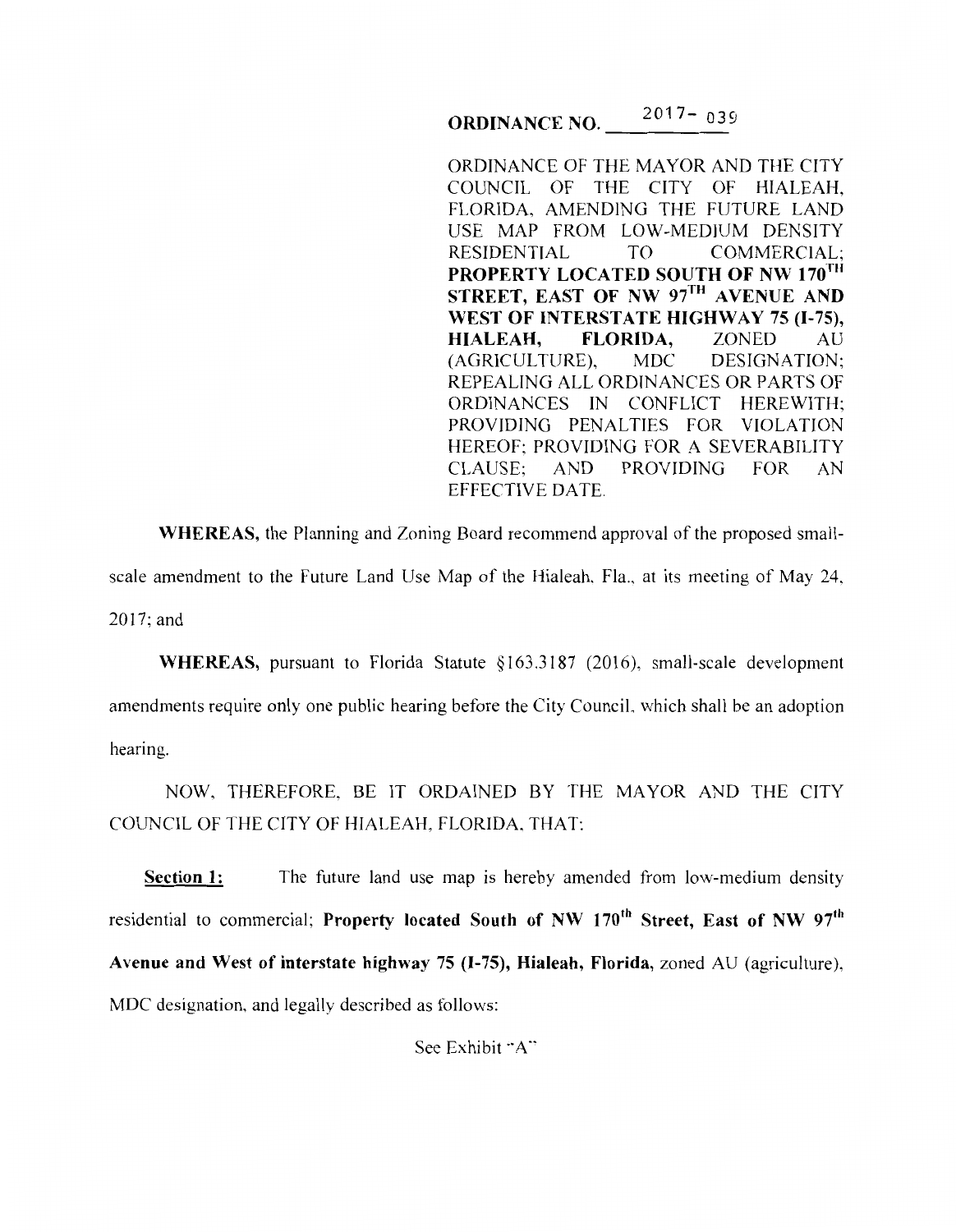# ORDINANCE NO. 2017-039 Page 2

# **Section 2: Repeal of Ordinances in Conflict.**

All ordinances or parts of ordinances in conflict herewith are hereby repealed to the extent of such conflict.

## **Section 3: Penalties.**

Any person, business, association, corporation, partnership or other legal entity who violates any of the provisions of this ordinance shall be assessed a civil penalty, up to a maximum of \$500.00, within the discretion of the court or administrative tribunal having jurisdiction. Each day that a violation continues shall constitute a separate violation.

## **Section 4: Severability Clause.**

If any phrase, clause, sentence. paragraph or section of this ordinance shall be declared invalid or unconstitutional by the judgment or decree of a court of competent jurisdiction, such invalidity or unconstitutionality shall not affect any of the remaining phrases, clauses, sentences, paragraphs or sections of this ordinance.

# **Section 5: Effective Date.**

Pursuant to Florida Statutes § 163.3187 (2016), this ordinance shall become effective 31 days after adoption. The date of adoption of this plan amendment shall be the date of signature by the Mayor of the City of Hialeah, Florida or the date of the next regularly scheduled City Council meeting. if the Mayor's signature is withheld or if the City Council overrides the Mayor's veto. Anyone seeking to challenge the compliance of this small-scale plan amendment shall file a petition with the Division of Administrative Hearings within 30 days following the local government's adoption of the amendment. If challenged within 30 days after adoption, this small scale plan amendment shall not be effective until the state land planning agency of the Administration Commission, respectively, issues a final order determining that the adopted small